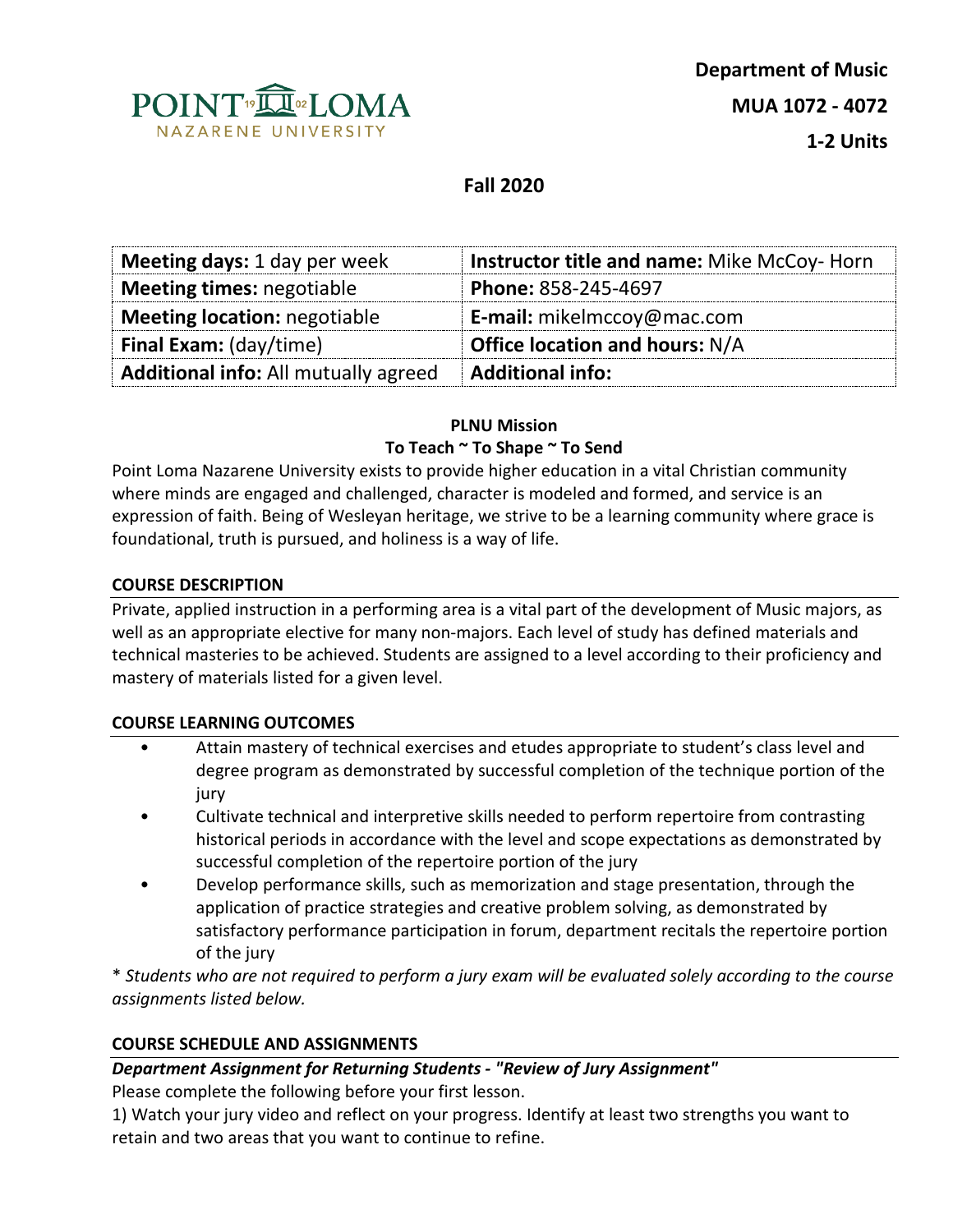2) Write a short reflection on what your goals are for the semester and any strategies that we can do implement to help maximize our lessons together. Make sure to note if you are planning to perform a junior or senior recital in the next 12 months. Email this to me prior to our first lessons so we can review and collaborate on how we can make this an amazing semester.

### *Advancement / Level of Sight-Reading*

Sight-reading music is an ongoing skill that will be developed through work in and outside our lessons. Prior to any jury selected for consideration of advancement, I will verify your sight-reading skills are appropriate for your current degree and level. This process will be completed through my signature on your "Application for Level Advancement". Therefore, it is important that you communicate any plans to advance at the beginning of the semester.

## **Weekly**

## o *Practice hours and days*

- o Each week at your lesson, you will report the number of hours and the number of days you practiced over the past week
- $\circ$  If you are studying for 1-unit, you are expected to practice a minimum of 6 hours per week, 6 days per week. Upper division students will likely set a higher goal.
- o If you are enrolled for two units of credit, you are expected to practice a minimum of 12 hours per week, 6 days per week.

## *General Repertoire*

- o If you are studying for **1 unit,** you will work on **2 pieces (or 6 min. of music)** during the semester
	- o The **first piece (or first 3 min.)** by **week 8**.
	- o The **second piece (or last 3 min.)** by **our last lesson (before finals week)**.
- o If you are studying for **2 units, you** will work on **3 pieces (or 10 minutes of music) during the semester**:
	- o The **first piece (or first 3 min.)** by **week 5**.
	- o The **second piece (or next 3 min.)** by **week 10.**
	- o The **third piece (or last 4 min.)** by **our last lesson (before finals week).**

*Instrumental forum –* Forum enables you to perform and to hear others perform. It allows you to "try out" pieces and to perform a piece to gain confidence. I encourage you to perform often and even repeat pieces to get comfortable in performing them.

- o We have Forum Monday from 4-5 on the following dates
	- o September 19th CRILL
	- o October 17th CRILL
	- o November 7th CRILL
	- o November 28th CHORAL
- o You need to attend the **ENTIRE Forum.**
- o **Music Majors** are required to attend all four sessions; performing at least one per semester.
- o **Non-majors** are encouraged to attend all forums, but required to attend a minimum of one per semester.

### *Performances*

- o Student Recitals Music majors must perform on at least one student recital once per semester in their major performing area.
- o We have student recitals on Mondays from 4-5 on the following dates
	- o September 26
	- o October 24
	- o November 21
	- o December 5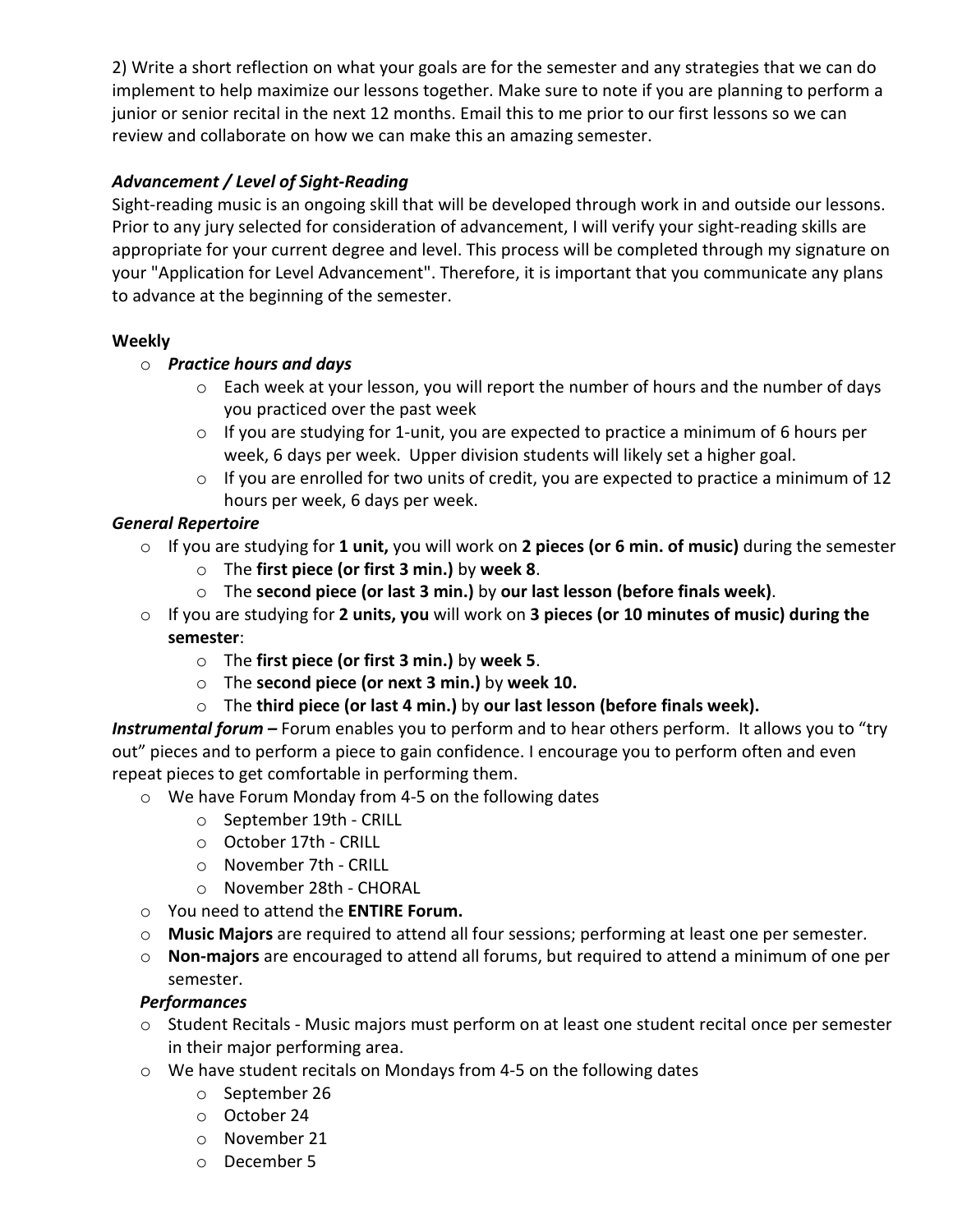### **REQUIRED TEXTS AND RECOMMENDED STUDY RESOURCES**

To be determined by the instructor after the first lesson. Other Materials Needed for Class: A metronome, tuner, pencil, and ability to record excerpts.

### **ASSESSMENT AND GRADING**

Grading Components

- Weekly grade (assignment sheets and practice hours/days)
- Repertoire schedule
- Jury
- Forum attendance
- Attendance

Grading for this course is on a fixed scale:

| <b>PERCENTAGE</b> | <b>GRADE</b> | <b>PERCENTAGE</b> | <b>GRADE</b> |
|-------------------|--------------|-------------------|--------------|
| 100---94          |              | 76.9---74         |              |
| $93.9 - 90$       |              | 73.9---70         |              |
| 89.9---87         | B+           | $169.9--67$       | D+           |
| 86.9---84         |              | $66.9 - -64$      |              |
| $ 83.9 - 80 $     | В            | $63.9 - -60$      |              |
| 79.9---77         |              | Below 60          |              |

#### **INCOMPLETES AND LATE ASSIGNMENTS**

All assignments are to be submitted/turned in by the beginning of the class session when they are due—including assignments posted in Canvas. Incompletes will only be assigned in extremely unusual circumstances.

#### **FINAL EXAMINATION POLICY**

The jury (required of some students as described above) is the final examination. Successful completion of this class requires taking the jury **on its scheduled day** 

- The jury is by appointment on
- If you are a music major whose primary performing area is in this studio, you are required to take a jury at the end of each term according to the requirements in the Catalog.
- Failure to take a required jury will result in course failure.
- The final grade I assign must be no more than one grade higher or lower than the jury grade.

#### **LITERATURE**

TBD after the first lessons

#### **PLNU COPYRIGHT POLICY**

Point Loma Nazarene University, as a non-profit educational institution, is entitled by law to use materials protected by the US Copyright Act for classroom education. Any use of those materials outside the class may violate the law.

#### **PLNU ACADEMIC HONESTY POLICY**